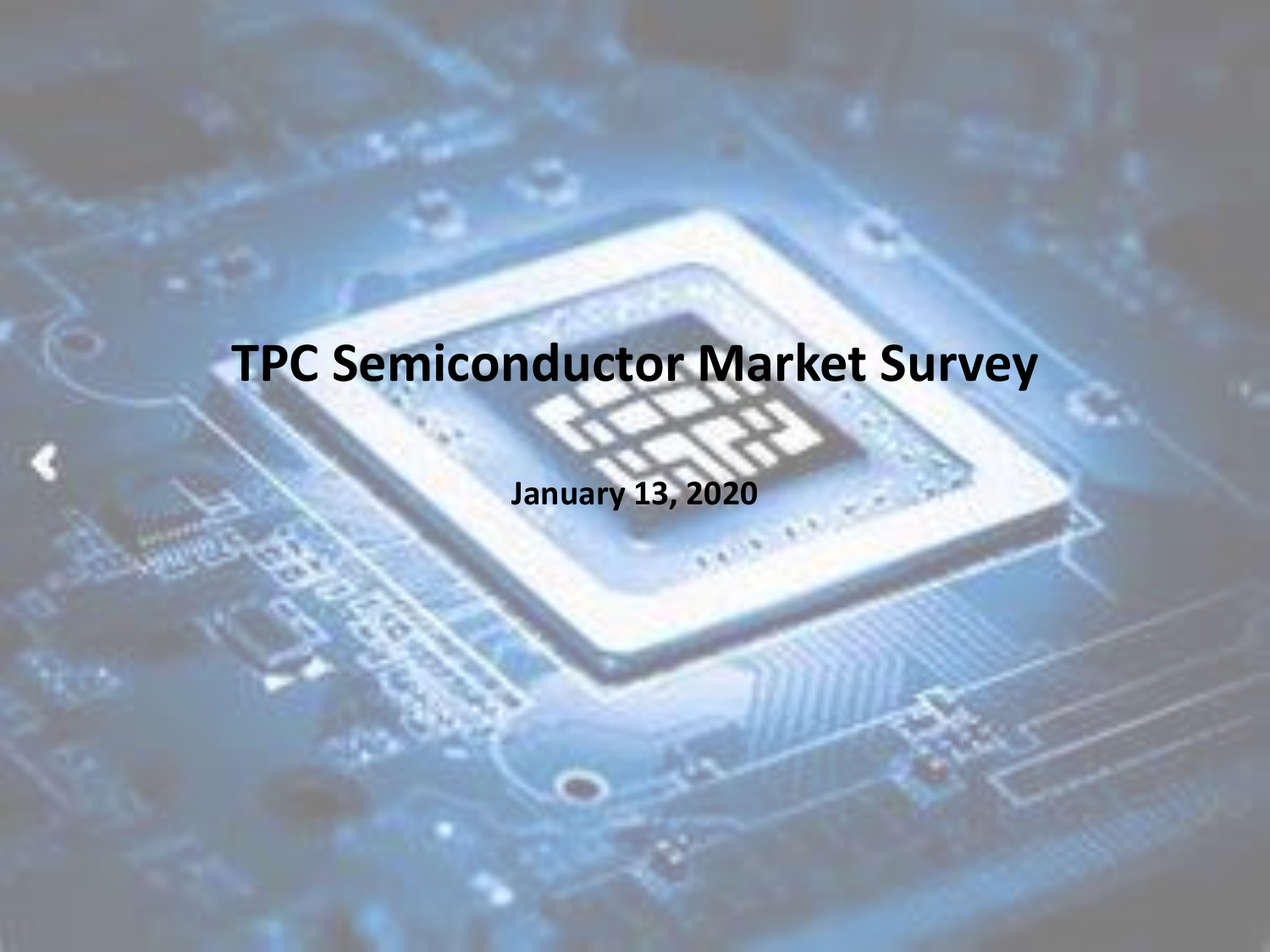### TPC December 2020 Survey Summary

*Survey Date: 1/7-10 Respondents: ~8,800 Location: Worldwide (~80% Asia) Who: Active Electronics Industry Professionals Response Composition (multiple choices): Industrial 37%, Auto 21%, Comm 19%, Computing 19%, Mobile 27%, Data Ctr 18%, Other 13%*

- We recently completed our monthly survey ( $\approx$ 8,800 respondents) which saw improvements in both C4Q20 & C1Q21 growth expectations. Additionally, the bookings outlook C1Q improved slightly.
- End customers have become more comfortable with higher inventory levels (as well as wanting additional inventory in some products) due to product availability getting tighter. This is being driven the view that general demand especially in the Auto and Mobile sector will remain strong throughout the year.
- The survey showed a growth outlook for C4Q20 slightly improved vs. last month with 17% expecting q/q growth vs. 9% previously and 55% see it as weaker vs. 59% last month. The C1Q outlook improved with 19% expecting q/q growth vs. 6% previously and now only 52% see it as weaker vs. 61% last month.
- The survey showed improvement in bookings for C1Q21 with 23% expecting improving bookings vs. C4Q compared to 22% last month, and 15% now expect weaker bookings vs. 19% last month.
- Backlog cancellation expectations (slide 6) improved showing a more neutral tone over the last ~6 months but clearly trending towards fewer cancellations.
- Availability of critical parts (slide 7) took a marked decrease towards less availability especially in DRAM and Capacitors.
- We would characterize pricing as starting to increase in some areas due to tighter product availability.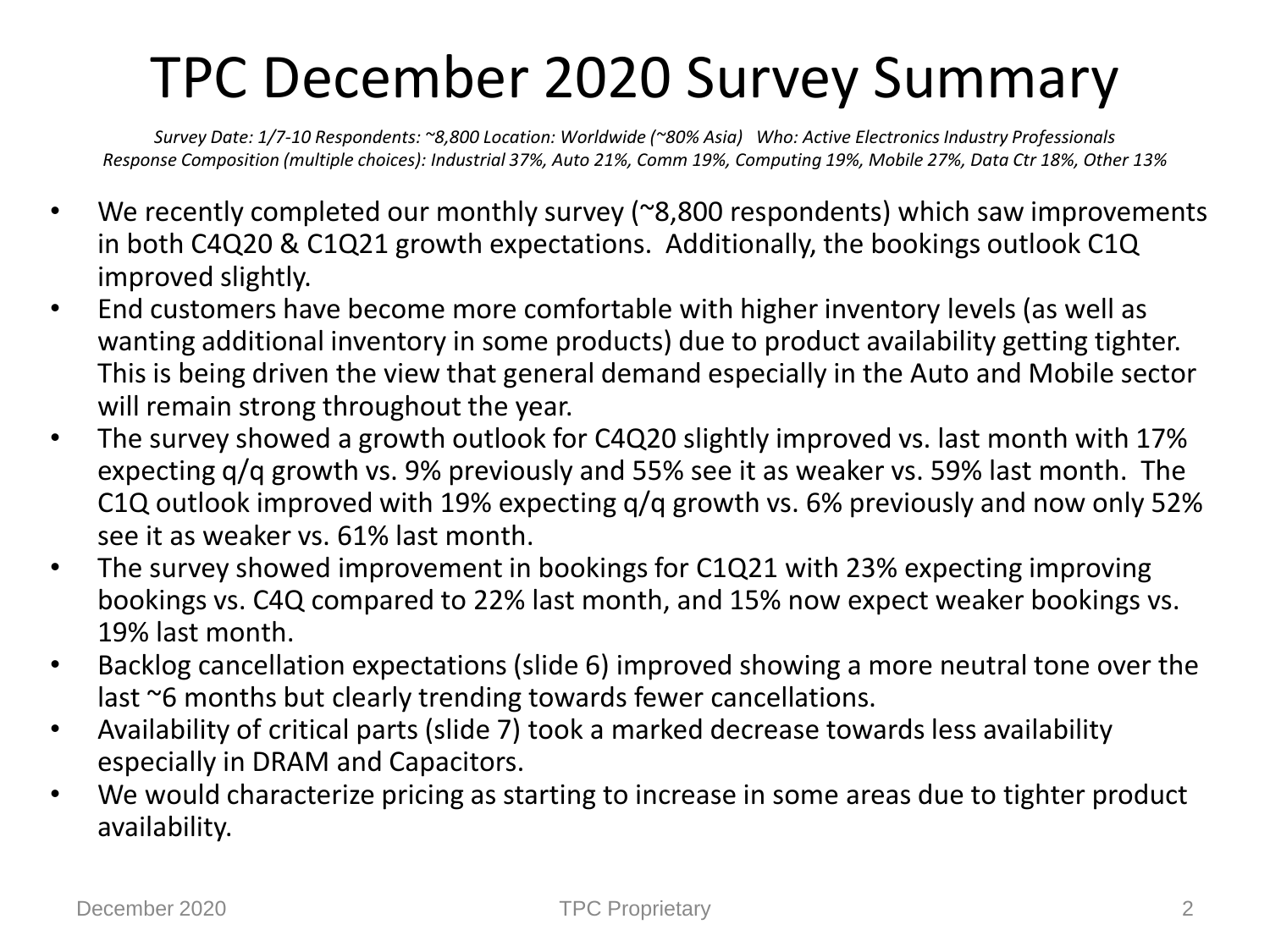#### Q/Q Demand Growth Outlook



December 2020 **TPC Proprietary** 3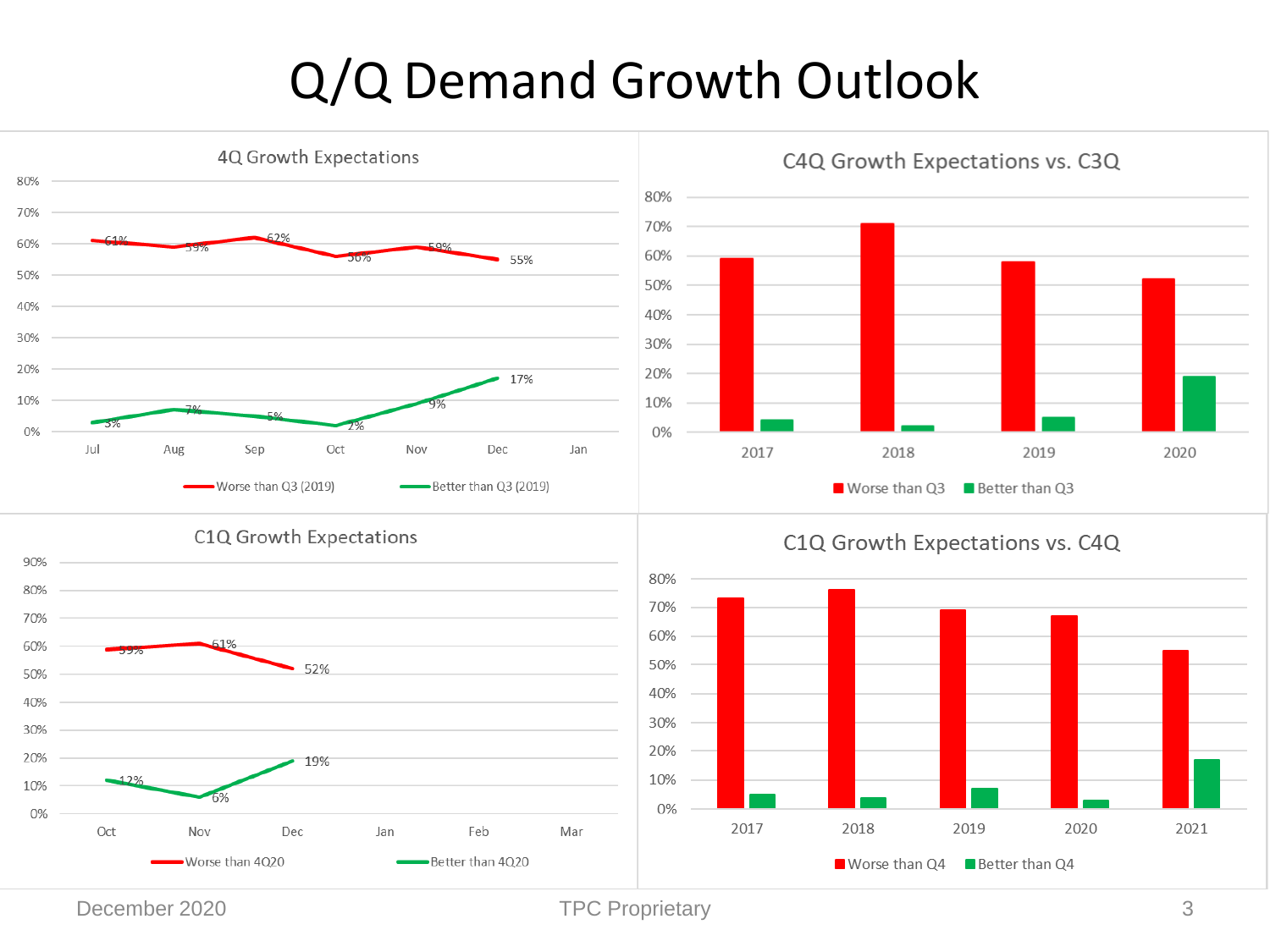#### Q/Q Seasonality Expectations



December 2020 TPC Proprietary 4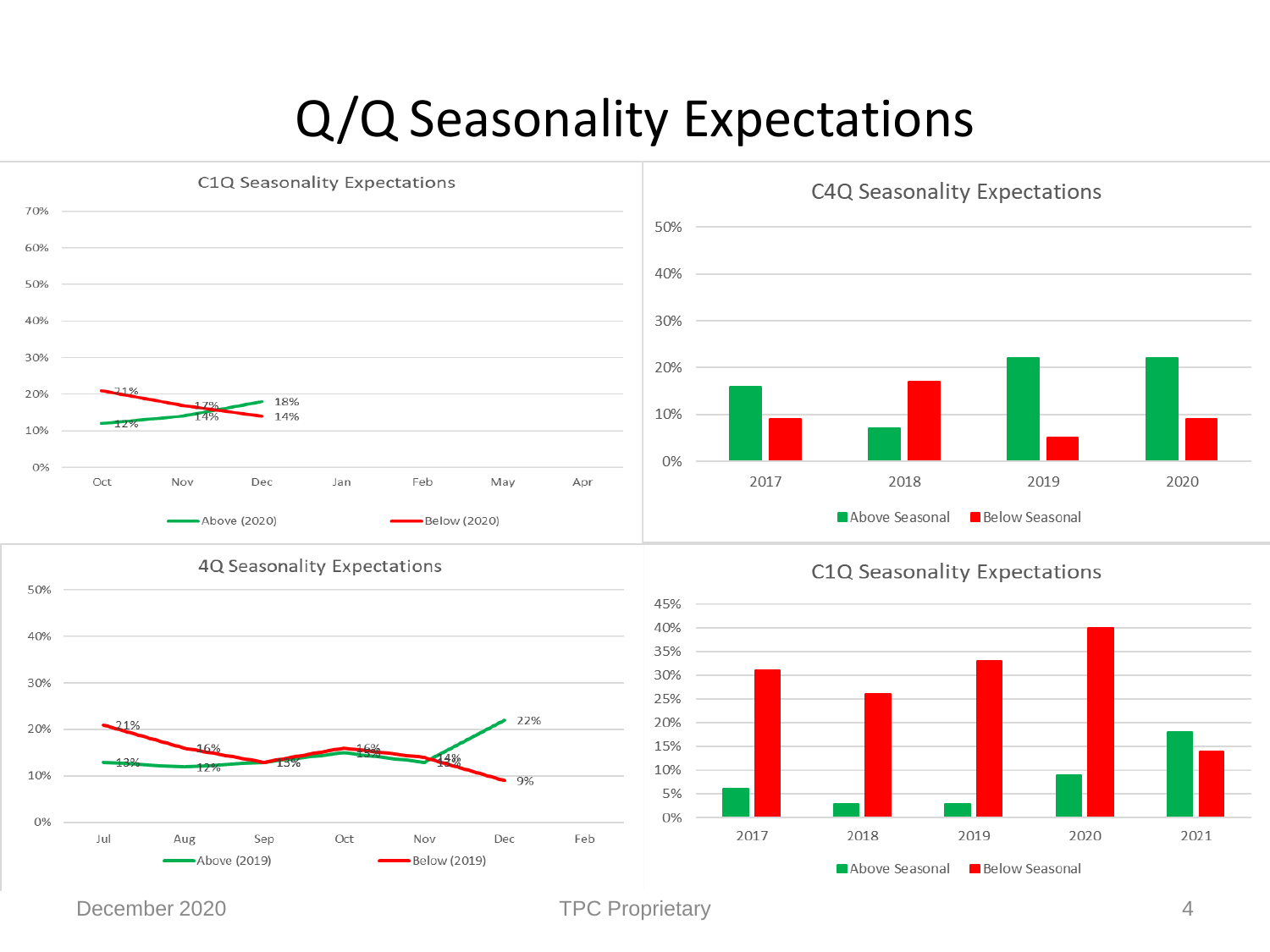## Q/Q Bookings Growth Expectations

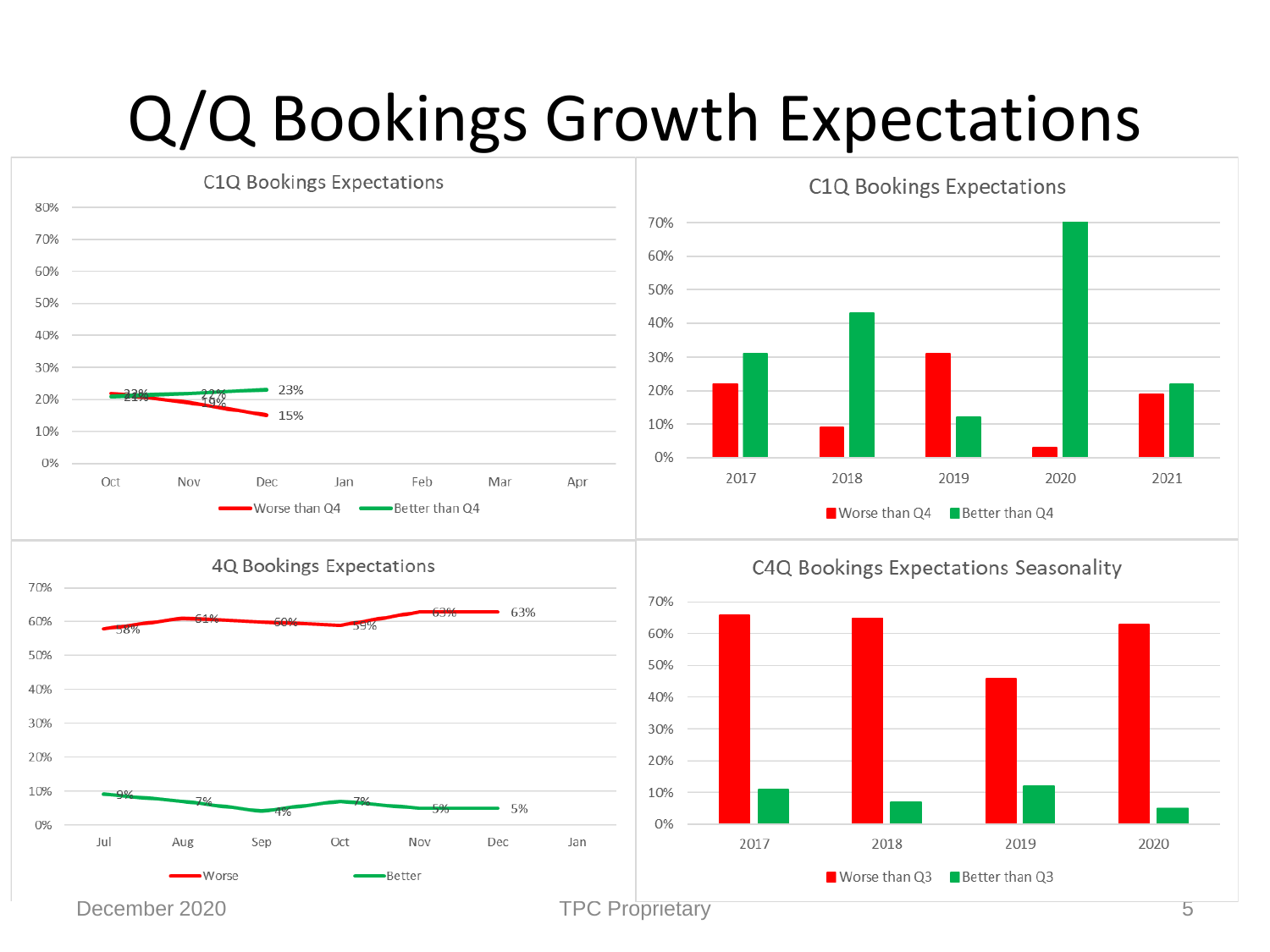#### Backlog Order Cancellations vs. 30 Days Ago

(Delta between increasing and decreasing cancellations – Higher % is more positive)

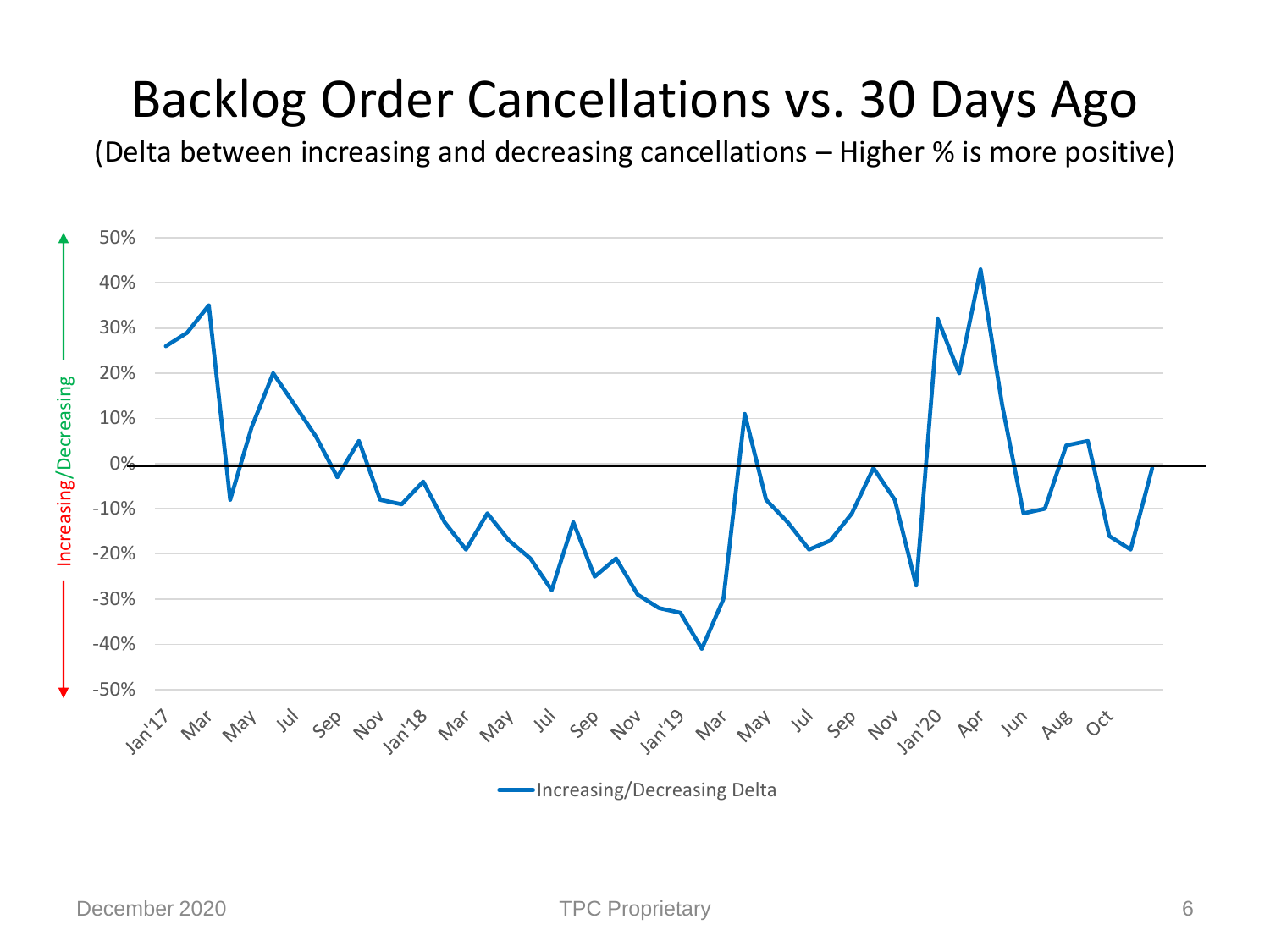## Inventory Status

(Using a scale of 1 to 5 with 1 being extremely low inventory, 3 being the normal amount, and 5 being extremely high; how do you view inventory levels for the following products?)

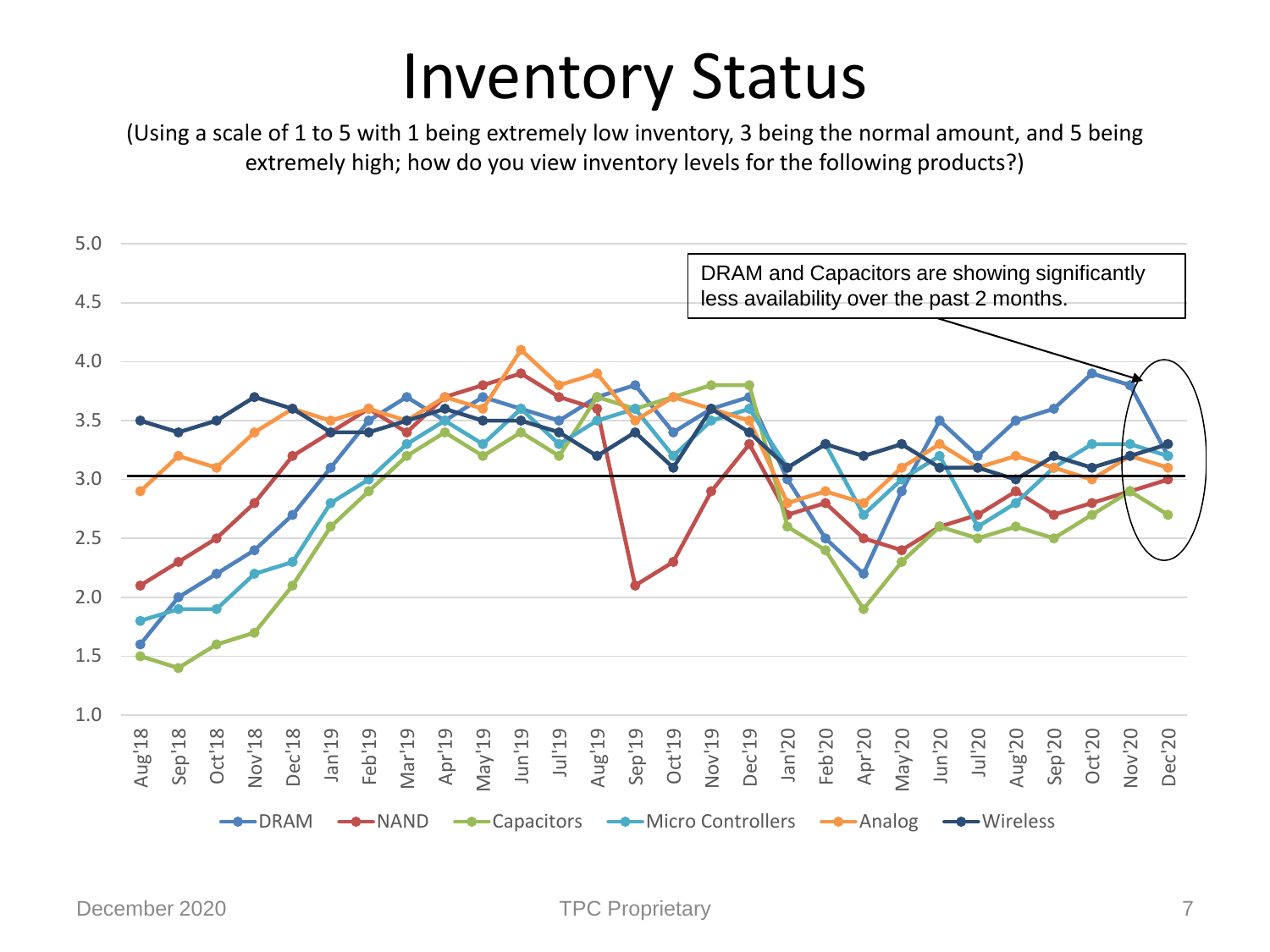## Q/Q Inventory Growth

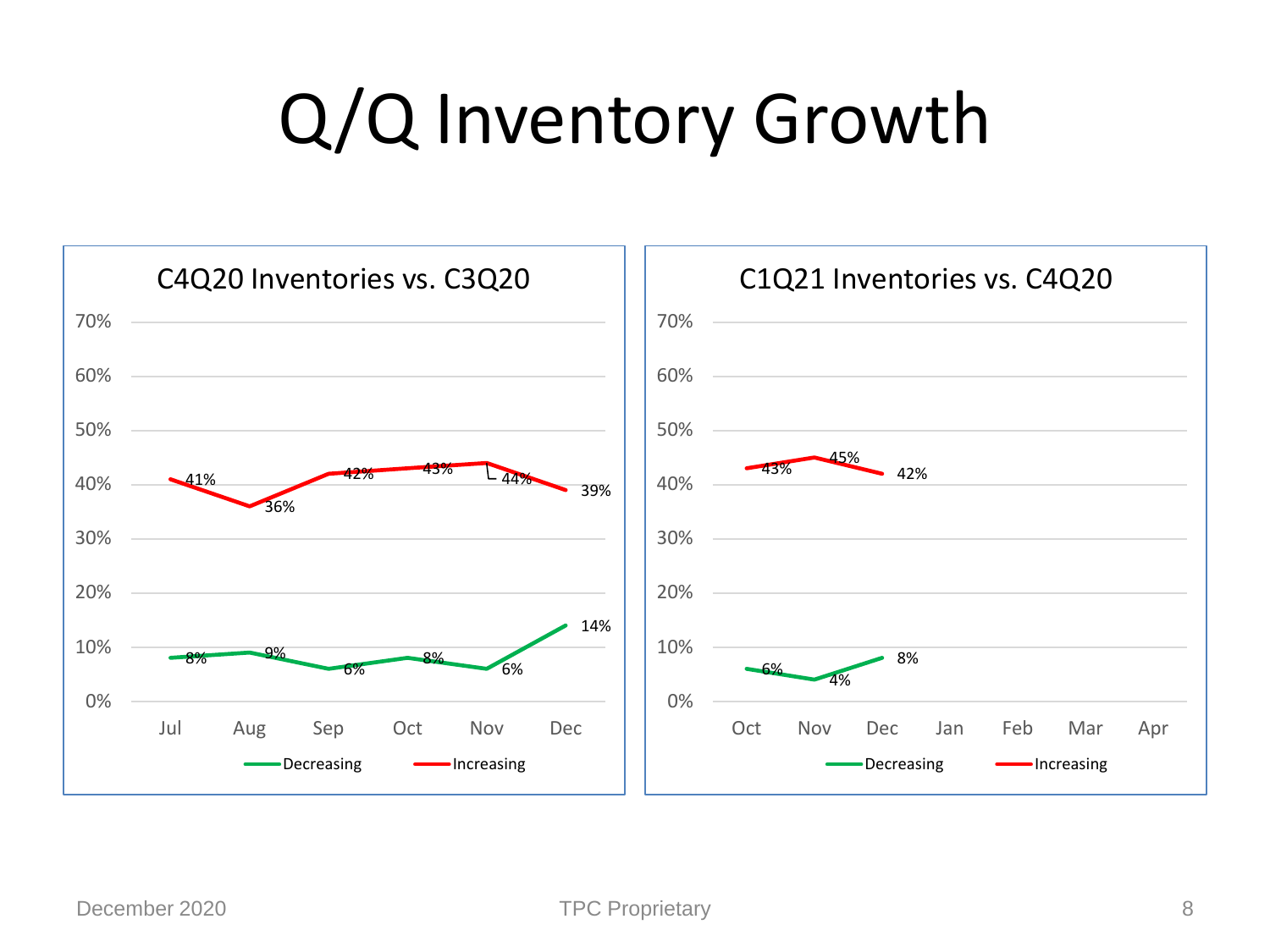# Q/Q Pricing Trends